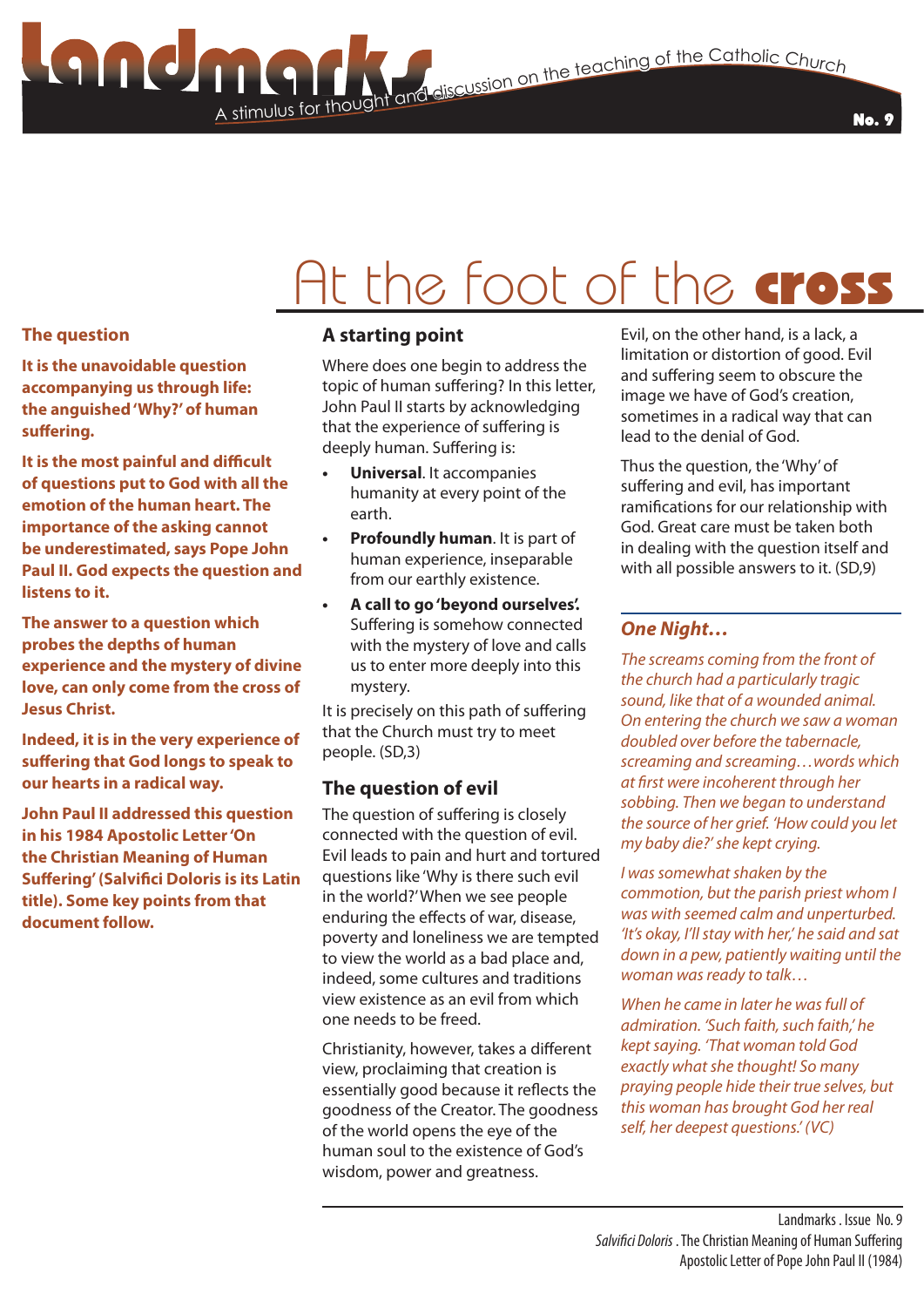# A stimulus for thought and discussion on the teaching of the Catholic Churc<sub>h</sub>

God expects the question and listens to it (SD,10).

### A question about suffering and evil

#### **The quest for meaning**

**How can we begin to discover the Christian meaning of suffering? We can start by opening ourselves to:**

- *• our full human potential***. There are depths to ourselves yet to be discovered.**
- *• the dimension of divine love***. Love is the fullest source of the answer. This answer has been given to us in the cross of Jesus Christ. (SD,13)**

#### **Jesus: man of healing and compassion**

Jesus was no stranger to human suffering. He directed much of his attention to the sick, the hungry, the afflicted. He himself experienced fatigue, homelessness, misunderstanding, isolation and hostility, all which culminated in a cruel and humiliating death.

Jesus was willing to meet suffering 'face to face'. He could have run away and avoided it by compromising his message. Yet a deeper conviction called him to face the unpalatable consequences of his teaching and public actions; a conviction stemming from his sense of being loved by and united with God (as 'the Father's Son') and called to a profound work for the sake of humankind. As his followers later came to understand, at stake here was more than conflict on a human plane. In Jesus' acceptance of suffering and death was the embodiment of God's saving action. By his death and resurrection, Jesus Christ redeemed the world.

#### **Jesus: Son of God who conquers sin and death**

*For God so loved the world that he gave his only Son, that whoever believes in him should not perish but have eternal life* (Jn 3:16).

These words take us to the very heart of what salvation is all about. When the scriptures speak of salvation they are speaking of an extraordinary action of love, whereby God gives His Son, Jesus, 'to the world' to free humankind from its entrapment in the ways of evil. In loving response, the Son gives his whole life to the mission entrusted to him by the Father. This is a giving unto death, for the Son holds nothing back in his willingness to be and do all that his Father asks of him.

In the lifting up of the God-man Jesus on the cross we see the climax of a life of unsurpassed faithfulness and love; a faithfulness and love so profound that no force of evil can withstand it. Sin is conquered at its deepest roots. The power of the resurrection breaks through and humanity is offered a way to be reunited with God. Sin and death give way to new possibilities for love. The world is opened to a new dimension of life. Christ has gained 'eternal life' for us, the hope of tangibly experiencing his love on this earth, and the promise of living forever with him in eternity.

All this is accomplished through the Father's love. This is salvific love which Christians rejoice in and proclaim. The work of the cross is the work of salvation.

#### **Scripture: a book about suffering**  (SD, Chapter 2)

In the Old Testament we find all kinds of examples of suffering, including the death of one's children, childlessness, homesickness, persecution, mockery, loneliness, the remorse of conscience, unfaithful friends and the misfortunes of one's own nation.

Scripture is the story of a people coming to know God through wrestling with their own painful predicaments. In the Old Testament we see a development in understanding of suffering, a movement

- from a primitive view that all suffering is punishment for evil;
- to a recognition that good and innocent people also suffer;
- to a realization that suffering creates positive possibilities for goodness, for faith and the overcoming of evil.

This progression is vividly expressed in the Book of Job and paves the way for a penetration of the mystery of suffering as revealed in the 'Jesus story' of the New Testament.

#### *Think about it*

*What movement in faith and understanding is taking place through your own life struggles?* 

#### *Read about:*

- *• Jesus' experience of suffering: Luke 22-23*
- *• Jesus' response to sufferers: Matthew 9*
- *• Jesus' teaching on suffering: Matthew 5:3-11*

#### **Context**

**Salvifici Doloris was written in the context of a special year declared by the Church in 1984: 'The Jubilee of the Redemption.' During this year, members of the Church were called to reflect on the meaning of Christ's death and resurrection and its implication for their lives.**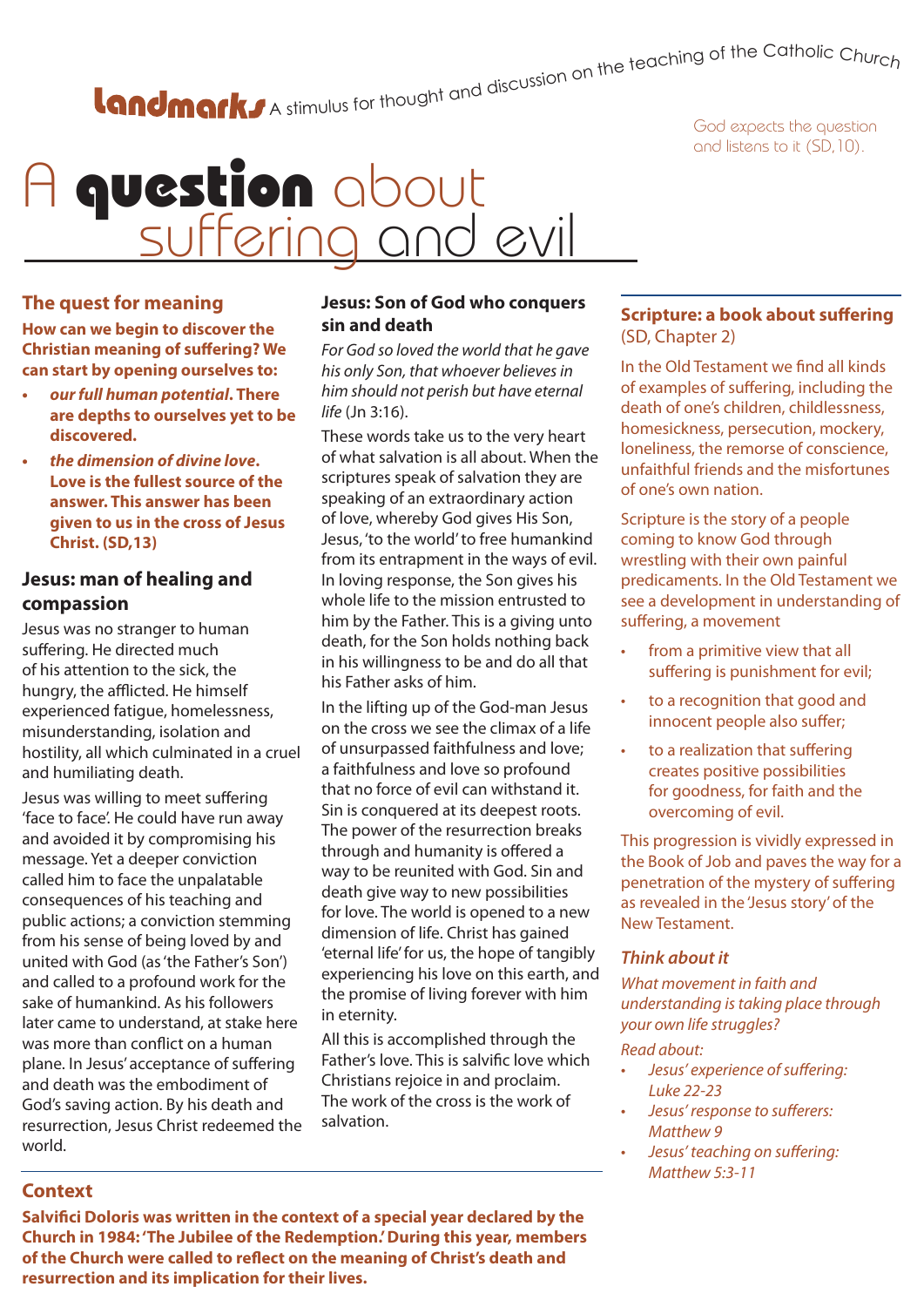A stimulus for thought and discussion on the teaching of the Catholic Church<br>Love is the fullest source of

the answer (SD,13).

### An **answer** from the source of love

#### **The gospel of suffering**

**'Down through the centuries and generations it has been seen that in suffering there is concealed a particular power that draws a person interiorly close to Christ, a special grace' (SD,26).**

**It was through this grace that many great saints discovered Christ alive in their lives. Most especially we honour Mary, the Mother of Jesus, whose unshakeable faith and whole life bore witness to the gospel of suffering. Indeed, her 'intense sufferings were a contribution to the redemption of all' (SD,25).**

#### **Sharers in the suffering of Christ**

With the passion, death and resurrection of Christ all human suffering has found itself in a new situation. Instead of being crushed by hopelessness an extraordinary opportunity and invitation opens up before us; an invitation to go forward through the darkness of humiliation, doubt and hopelessness with a willingness to be drawn into closer union with the sufferings of Christ. (SD,22)

The repeated testimony of our Christian ancestors who have walked this path before us says that mysteriously linked with this path is a sharing in Christ's glory. An extraordinary paradox is revealed to eyes of faith: While Christ was 'emptying' himself to human eyes, Christ was being 'lifted up' in the eyes of God. At his moment of greatest weakness he manifested God's power. The letters of St Paul often speak of this paradox: *'I will all the more gladly boast of my weaknesses, that the power of Christ may rest upon me'* (2 Cor 12:9).

Thus in suffering we become disposed to the working of God's power. The virtues developed through suffering strengthen in us a sense of our own human dignity and a conviction that suffering will not get the better of us. In this movement we experience the working of God's love which is a gift

of the Holy Spirit. The more we share in this love, the more we discover ourselves as persons created in God's image (SD,23).

Indeed it was out of this experience of love that the Church was born, the community of persons who shared intimately in Christ's life, death and resurrection. Although the redemption is already achieved, it continues to be lived out in human history in the lives of Christ's followers.

#### **The Good Samaritan (SD, Chapter 7)**

**Three travelers on the road to Jericho came across a half-dead man who had been stripped and beaten by robbers… The parable of the Good Samaritan (Luke 10:29- 37) teaches us to respond to our suffering neighbour:**

- **• STOP! We must not 'pass on the other side'. We must stop and be present to the one who suffers. Stopping does not mean curiosity but availability.**
- **• HAVE COMPASSION. Sensitivity of heart bears witness to the compassion of Christ. At times this empathy is all we can offer our neighbour.**
- **• OFFER HELP. Compassion gives rise to action which, material or otherwise, is a gift of self.**



'We rejoice in our sufferings, knowing that suffering produces endurance, and endurance produces character, and character produces hope, and hope does not disappoint us, because God's love has been poured into our hearts through the Holy Spirit which has been given to us' (Rom 5:3-5).